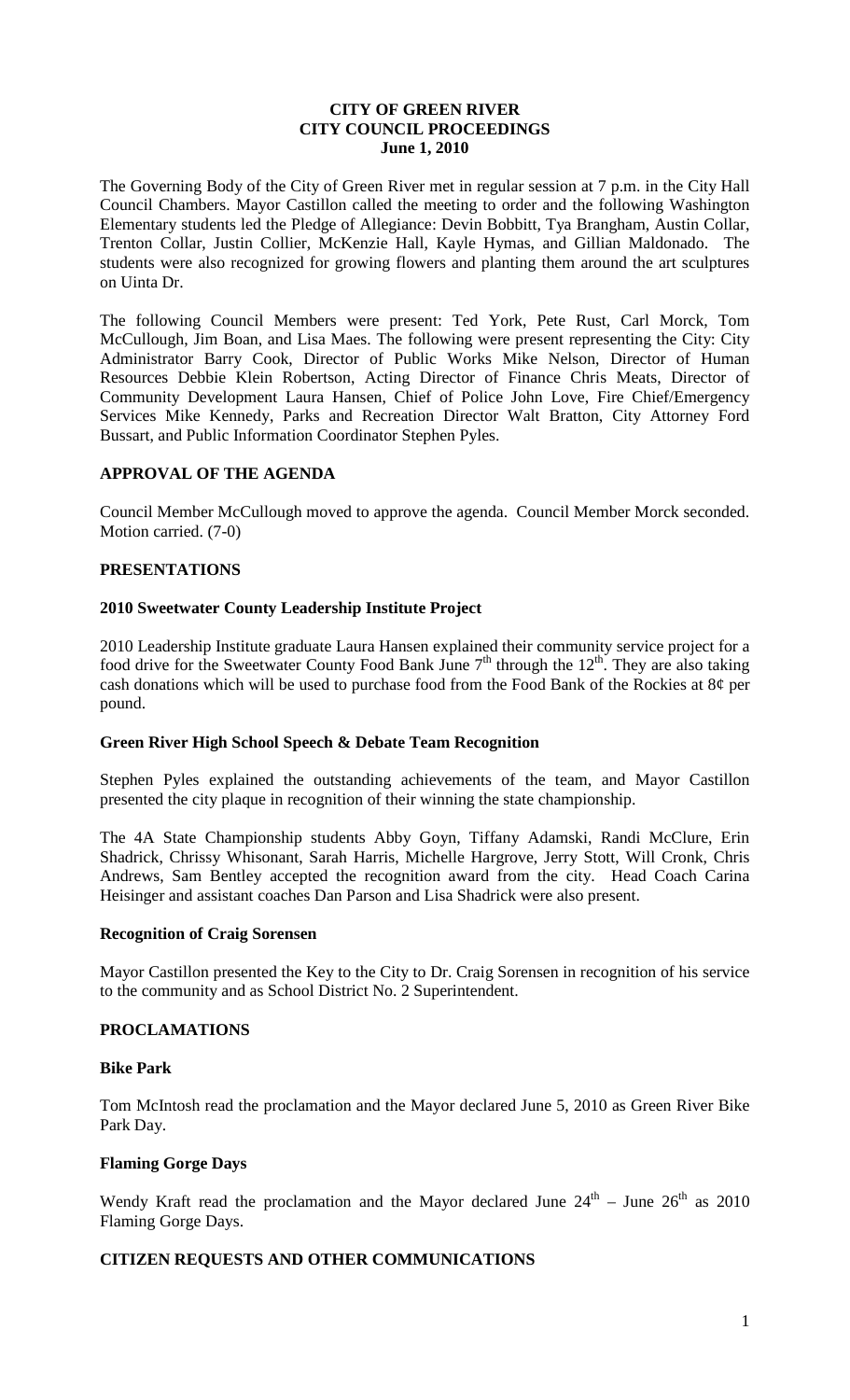Jim Dean, organizer of the 30<sup>th</sup> Annual Western Wyoming Karate Tournament, and owner of Pineda's Kenpo Karate, expressed his frustration and disappointment with the city's failure to honor their MOU for the use of the recreation center during the tournament, and Mr. Bratton's lack of professionalism regarding the matter, and his intimidation of city employees and department heads.

Mr. Dean stated he was instructed by the governing body to work with Mr. Bratton for a successful 2010 event. At a meeting with Council Member Kallas and Mr. Bratton, a Memorandum of Understanding was agreed on which required him to rent the recreation center rather than the city co-sponsoring the event as was done in prior years. The MOU was completed and he agreed to the rental of the recreation center including the pool area on Friday and Saturday. Mr. Dean stated he was also required to submit a monthly status report on the tournament to Mr. Bratton.

He questioned the closure of the pool area during the tournament in conflict of the MOU agreed on in August 2009. He felt the work could have been scheduled before or after the tournament. He wasn't questioning the repairs only their timing. He understands liability issues. If the city knew about the problems with the pool roof in 2009 why did they wait until the tournament to make the repairs?

He noted this is the second largest event for the city. There were 35 students from Green River and Rock Springs, and 230 students from out of town. He noted this year's tournament was one of the twelve qualifiers for the promoter's championship event. First and second place winners will advance to the promoter's championship in Anaheim, and will be performing in Disneyland.

Council Member McCullough apologized and commended Mr. Dean on the success of the event. He would like the event to continue to be held in Green River and he offered to help Mr. Dean with next year's event. Council Member McCullough stated outside of some catastrophic event the pool should be open for next year.

Mr. Dean stated he would prefer not to work with Mr. Bratton. Council Member McCullough felt that decision would be up to the city administrator to make.

Mayor Castillon stated, based on staff's recommendation, the governing body had approved the closure of the pool because they didn't want to risk liability since they had already had a fatality at the pool.

Council Member York stated he had voted for the pool closure because he was concerned about the roof falling in. He had no idea the pool was used by the tournament group. He didn't believe the pool closure during the tournament was intentional. If Mr. Dean had issues with Mr. Bratton, he needed to take them to the city administrator.

Council Member Rust stated he heard a lot of good reports on the tournament. He felt embarrassed by the issue Mr. Dean had brought forward, and for not inquiring about how the tournament would be affected by the pool closure. He felt if the tournament had been brought up during the discussions on the pool closure, he would have voted differently.

Council Member Boan agreed the issues with Mr. Bratton would have to be addressed through the city administrator. He asked Mr. Dean to give the city one more chance to make things right for next year's tournament. He offered to help Council Member McCullough.

Jenna Cann, interim general manager for the Hampton Inn, stated over the course of three days the tournament was responsible for \$8,725 in revenue for the hotel. The hotel is also a proud sponsor of the tournament. They believe the tournament is a positive thing for the county and Green River. It would be a shame to send the tournament somewhere else.

Mayor Castillon read a letter from student Devin Bobbitt in support of Mr. Dean.

Arctic Circle owner Robert Berg stated the tournament is his third busiest day out of the year, and second busiest weekend in sales. He would hate to see the tournament relocate. It would be a downfall for the city. Losing the tournament does not present Green River as a business friendly place. He also questioned the timing of the repairs.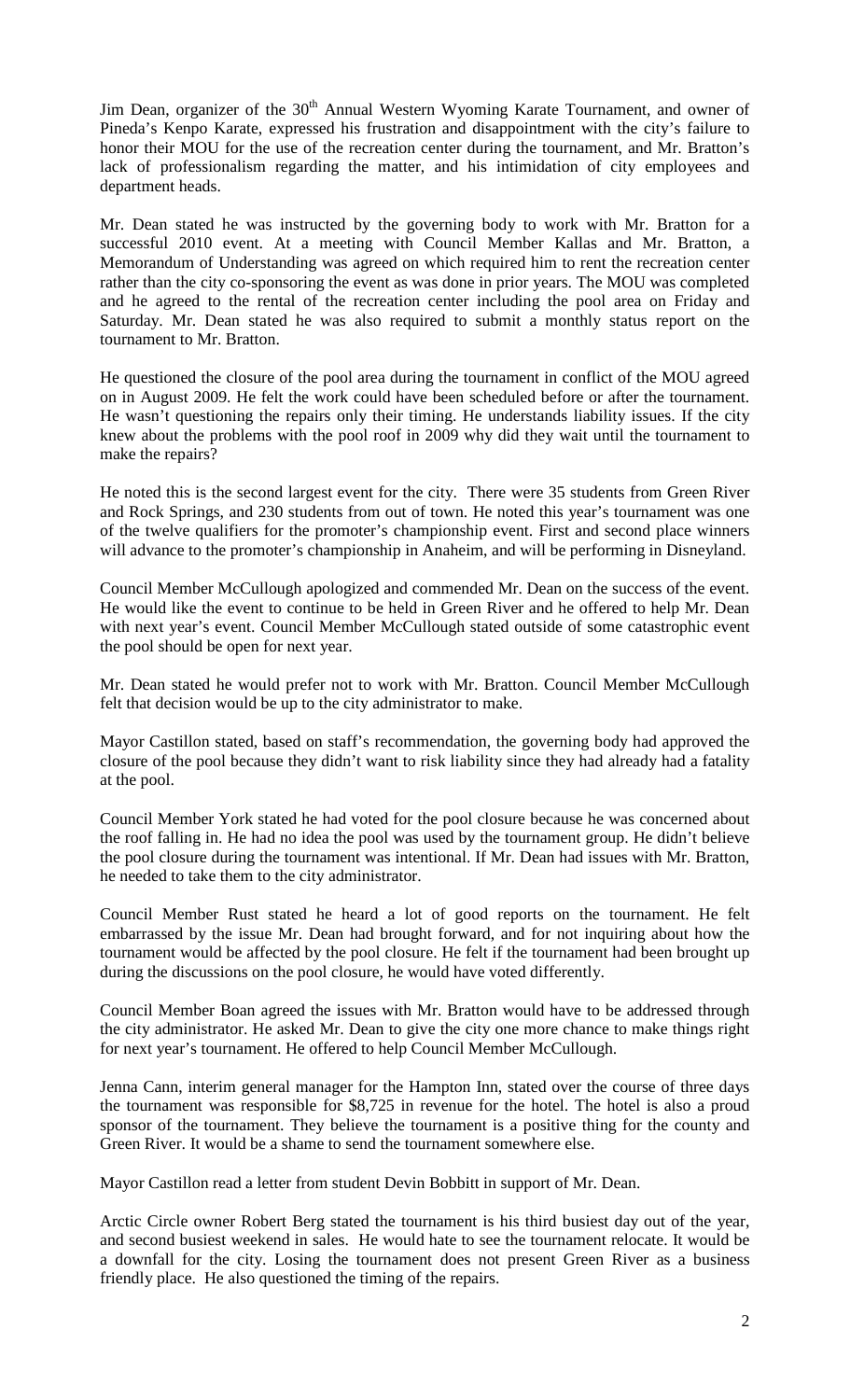Council Member Maes thanked Mr. Dean for his program. She didn't realize the repairs where being done during the tournament or she would have questioned the timing. She apologized for the oversight, and stated she would also be willing to help out with next year's event, if Mr. Dean decided to hold it in Green River. She asked Mr. Dean to talk with the city administrator about his problems with Mr. Bratton.

Mayor Castillon stated they would do everything they could to make next year's event successful.

## **PUBLIC HEARINGS**

## **Request for the Transfer of a Retail Liquor License**

*Transfer of the Retail Liquor License from Payless Liquor & Sporting Goods, Inc. to Wyoming Embroidery & Sporting Goods.*

Mayor Castillon opened the hearing at 7:57 p.m.

There were no comments or concerns presented. The Mayor closed the hearing at 7:58 p.m.

#### **RESOLUTIONS**

#### **Acceptance of a Utility Easement from School District No. 2**

**R10-49:** A resolution authorizing the City of Green River, Wyoming, to accept from Sweetwater County School District Number Two, State of Wyoming, a permanent easement for installation, maintenance and repair of a water line and PRV vault.

Mr. Cook noted the easement was needed to complete the southeast water expansion project to accommodate development and growth for potential developers in that area of the city. The infrastructure will go up Uinta, down Upland, and over to Hitching Post. It will provide water quicker and address the fire flow issues.

Council Member McCullough moved to approve the resolution. Council Member Boan seconded. Motion carried. (7-0)

#### **Budget Modification to Purchase Diagnostic Equipment**

**R10-50:** A resolution for the governing body of the City of Green River, Wyoming, to approve a modification in expenditure authority in the General Fund for the Public Works Department Fleet Division for automotive diagnostic equipment in the amount of \$5,400.

Addressing questions from Council Member Boan, Mr. Nelson stated it wasn't that the money wasn't needed in the other line items. It was a matter of priority. They need the equipment to assist in repairs.

Council Member Rust moved to approve the resolution. Council Member Maes seconded. Motion carried. (7-0)

#### **Budget Modification for CIP 2009 Evans/Arizona/Crossbow**

**R10-51:** A resolution for the governing body of the City of Green River, Wyoming, to approve a modification in expenditure authority in the Capital Projects Fund to complete the final Capital Improvement Project of the  $6<sup>th</sup>$  penny tax collections, voted by the citizens of Sweetwater County, in the amount of \$290,000.

Mr. Cook noted the money was being transferred out of the risk management fund to complete the project. \$110,000 had to be transferred in order to complete the two blocks of improvements on Arizona that were removed from the project last year in order to pay for the additional traffic control in the Faith and Evans area. \$120,000 had to be transferred because the old water system maps used to design the project improvements were not accurate, so service lines on private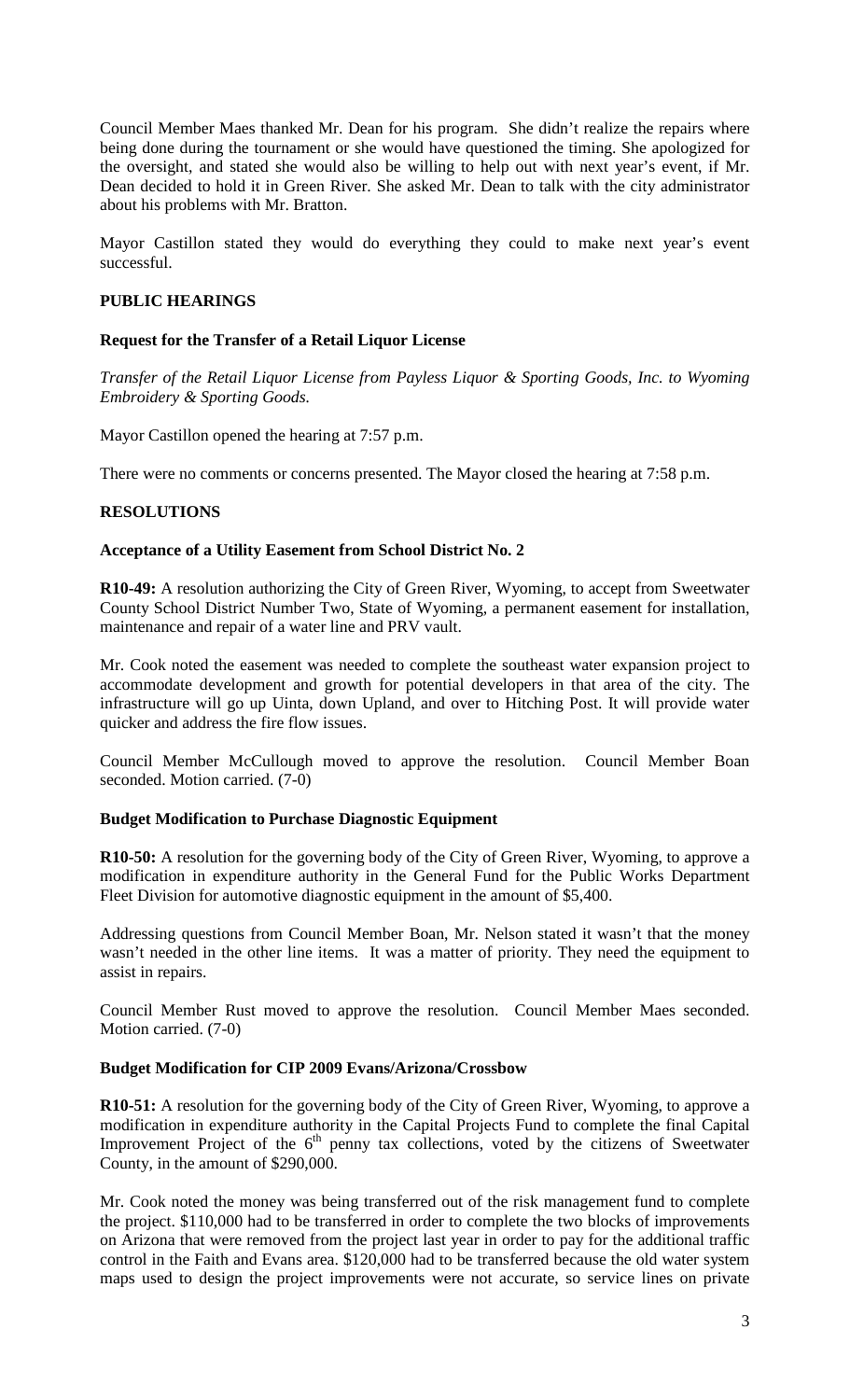property had to be relocated into the street. The design for the Birch Street improvements were based on bore holes from 1980 which were not accurate, so \$60,000 needed to be transferred to cover the cost of import fill.

Responding to questions from Council Member Boan, Mr. Nelson noted the engineering for this project was done in-house. The engineers went on the assumption that the lines would go straight from one valve to another based on the drawings. The lines didn't match the drawings and came out at a 45º angle on to private property and then 45º back to hit the next valve at a different angle. The drawings should have been amended when the subdivisions was originally done. Regarding the bore holes from 1980, the materials shouldn't have changed. If it was rock in 1980 it should still have been rock now. Perhaps there wasn't enough sampling done at that time. He felt any additional boring would have driven up the costs of the project.

Council Member Maes moved to approve the resolution. Council Member Rust seconded. Motion carried. (7-0)

*Council Member York left the meeting at this point.*

## **COUNCIL ACTION ITEMS**

## **Malt Beverage Permits**

Council Member McCullough moved to approve the issuance of Malt Beverage Permits to the Flaming Gorge Days Committee for Friday, June 25, 2010, from 10 a.m. to 5 p.m., at Evers Park, and from 5 p.m. until midnight at Stratton Myers; Saturday, June 26, 2010 from 10 a.m. until 5 p.m. at Evers Park, and from 5 p.m. until midnight at Stratton Myers Park. Council Member Maes seconded.

Council Member Boan moved to amend the motion to change the time to start serving alcohol from 10 a.m. to noon. Council Member Rust seconded the motion for the sake of discussion.

Committee member Wendy Kraft explained the events start at 10 a.m. and they have always requested the permits to start at the same time. She wasn't sure, number wise, what their sales are early in the day. She stated people purchase their tickets early or for the whole weekend, which helps with the congestion later on at night.

Ms. Kraft noted their volunteers will be participating in the TIPS training on June 3<sup>rd</sup> from 6 to 8 p.m.

Council Member Boan stated he made the motion because he wants people to realize, from the information presented from Council Member Rust's group. They need to start discussing some of the problems with alcohol *in the county.*

Council Member Rust felt there were more people who needed to take part in the discussion on underage drinking besides the Flaming Gorge Days Committee, such as people in the courts, and the juvenile system to help identify if it is an issue. The statistics say there is a problem, and that is why he got involved.

Council Member Boan withdrew his motion, and Council Member Rust withdrew his second.

Council Member McCullough thanked the committee for addressing the problems they had had with the VIP tent. He commended the committee for all the hours they put in, without credit, for all they bring to the city. They do a great job.

Mr. Cook noted the committee had been present at the May  $11<sup>th</sup>$  workshop and talked with the governing body for forty-five minutes. They had been schedule to come back to the June  $8<sup>th</sup>$ workshop for more discussion. He had received an email from Council Member Rust asking for the discussion on the underage drinking to be held at a workshop after the budget was passed. Mr. Cook can put the underage drinking issue on the July workshop if that is council's wish.

Nacho Flores, a new member to the committee, stated a lot of people come back to Green River during Flaming Gorge Days. He wouldn't have volunteered to serve on the committee if alcohol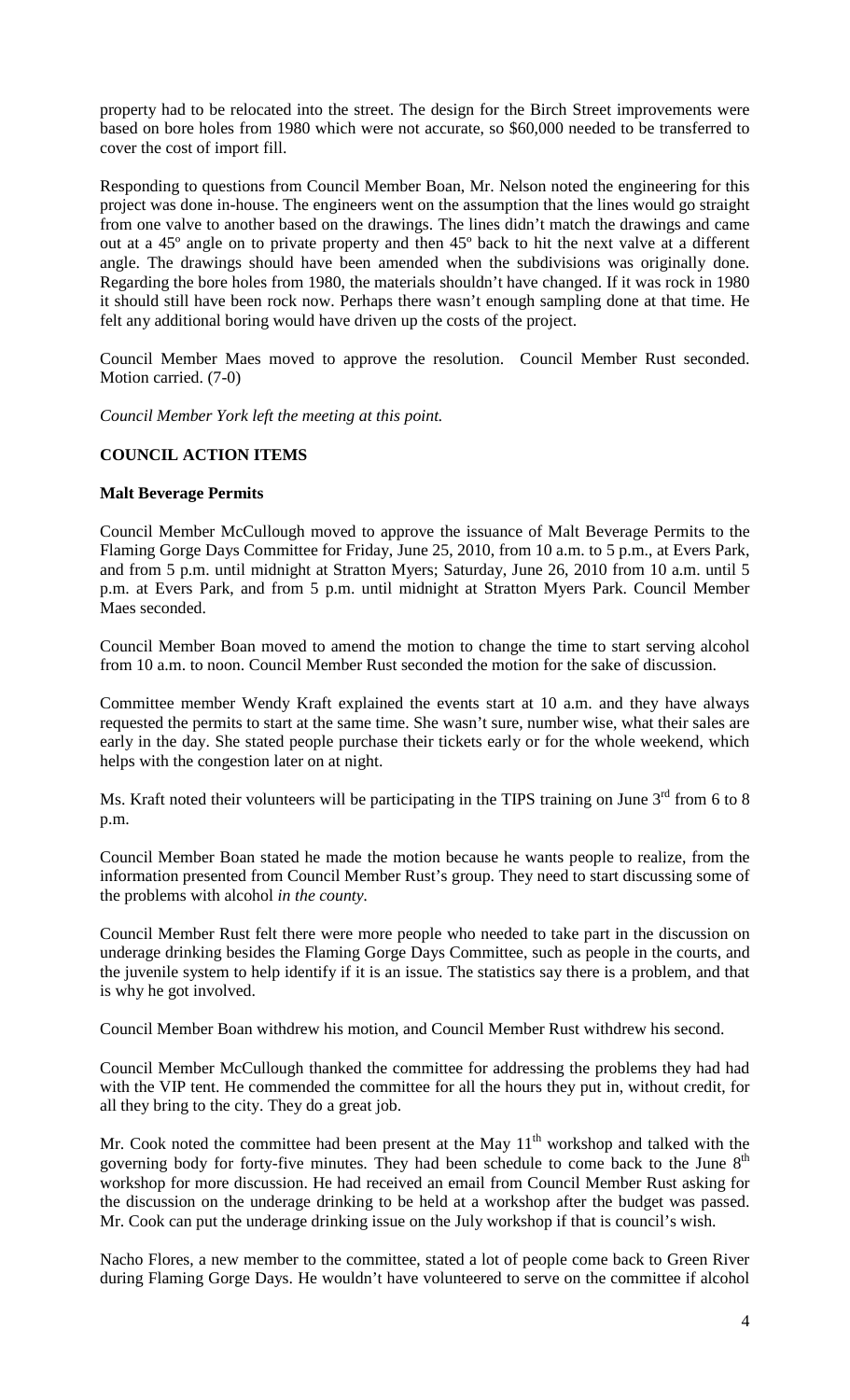was a problem. The people from out of town who participate in the activities are back home to enjoy themselves. They don't come here to abuse *alcohol*. The problems aren't early in the morning; they are at the concerts which are for the adults.

The first motion carried. (6-0)

### **Catering Permit**

Council Member Maes moved to approve the issuance of a catering permit to Lews Inc., to cater alcohol for the Cortnee Dalton Wedding, on Saturday, June 19, 2010, at the Pavilion, from 3 p.m. to 11 p.m. Council Member McCullough seconded. Motion carried. (6-0)

### **Open Container Permit**

Council Member Morck moved to issue an open container permit to the Wild Horse Saloon for the Disabled American Veterans Poker Run, and Flaming Gorge Days weekend, on June 25<sup>th</sup> and  $26<sup>th</sup>$  for the two all night openings from 12 p.m. to 5 a.m. in the Wild Horse Saloon Parking Lot. Council Member Boan seconded. Motion carried. (6-0)

## **Bid Award for the Visitor's Center**

At the request of Council Member McCullough, Mr. Meats explained the state statute for the 5% provision for a certified local contractor's low bid. If the 5% is added to the lowest local resident contractor's bid, and the non-resident contractor's bid is still lower, the bid will be awarded to the non-resident contractor.

Mr. Meats noted there were five bids. The low bid came out of Idaho for \$635,798. The only Wyoming bid was \$722,000. So, if the Wyoming bid had come in between \$635,000 to \$667,000 the governing body could have awarded the bid to the Wyoming contractor.

Council Member McCullough moved to award the bid, and approve the agreement to Century Contractors in the amount of \$635,798. Council Member Boan seconded. Motion carried. (6-0)

## **CONSENT AGENDA**

Council Member Rust moved to approve the following consent agenda items. Council Member Boan seconded. Motion carried. (6-0)

- In-kind assistance during Flaming Gorge Days involving city staff, facilities and equipment.
- To waive the business license requirements and associated fees for the Festival in the Park vendors during Flaming Gorge Days.
- The Mutual Aid Agreement between the City of Green River and the Town of Granger for the exchange of Emergency Response.
- A Memorandum of Agreement for fire protection to Jamestown.
- A horse corral lease agreement with Jim & Stasia Spurrier for corrals  $#38$  and  $#43$ .
- The Minutes for: May 6, 2010; May 11, 2010; May 13, 2010; May 18, 2010; May 20, 2010; and May 27, 2010.
- Financial Reports and Payment of Bills: *Outstanding Invoices* = \$532,666.05 *Prepaid Invoices* = \$40,806.93 *Payroll Expenditures* = \$367,286.49 *Pre-authorization Payments* = \$655,000.00

## **CITY ADMINISTRATOR'S REPORT**

Mr. Cook: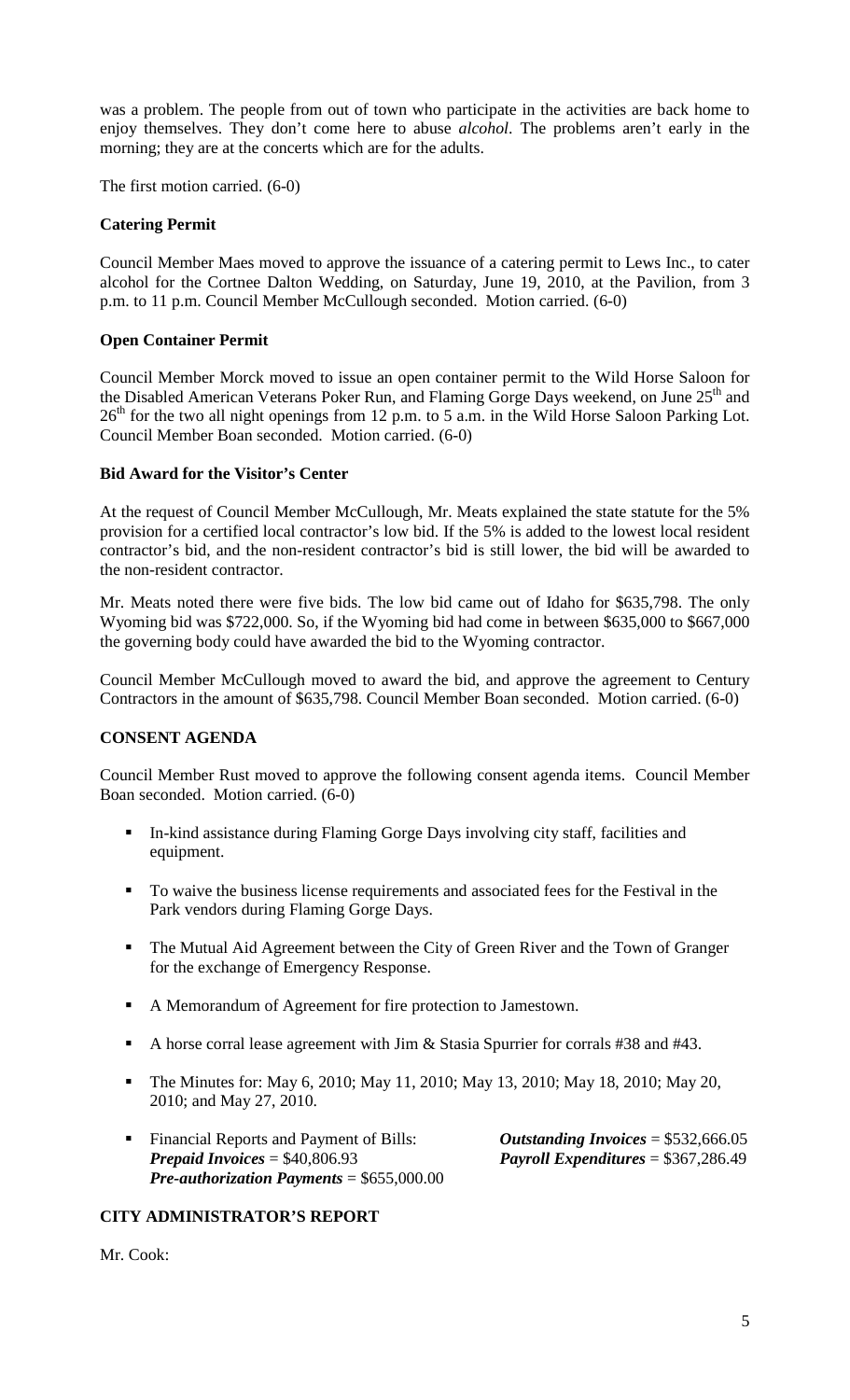- Announced the work on the spur road off of Scott's Bottom Road had started earlier in the day. The work will included the installation of sewer and water services to the corporate limits of the city. The work is being funded by a consensus grant.
- Stated the pre-bid meeting for the Energy Grant study will be held on June  $7<sup>th</sup>$ .
- He congratulated Stephen Pyles on his acceptance to the 2011 Wyoming Leadership group class which starts in August in Laramie. Acceptance into the program is very competitive process.
- Noted the following items from the Traffic Committee would be coming before the governing body for consideration. (Parking issue on South Carolina, parking issue in front of Harrison Elementary, downtown parking study, stop bar placed at the corner of Monroe and Uinta, request to WYDOT to address crosswalks on Uinta)
- He gave the council a list of fourteen items they needed to review before attending the budget workshop on Thursday.
- $\blacksquare$  He reviewed the June  $8<sup>th</sup>$  workshop agenda items.
- He apologized for the oversight of the pool closure during the martial arts tournament. However, the city had met all seven items of the MOU with Mr. Dean for the use of the recreation center with the exception of the pool. He believes, based on their past liability experience, the city made the right decision to close the pool during the martial arts tournament. He noted the city subsidized the tournament in the amount of \$2,500. No other group that rents the facility gets a subsidy at that rate. He believes the governing body made the right decision for the pool area repairs at the right time.
- He announced the recreation center pool would be open this Saturday, two weeks ahead of schedule, just in time for school getting out and summer swimming lessons to start.

## **Council Questions**

Council Member Boan asked for the workshop on underage drinking in July to be citywide. He would like the liquor license owners, and any one that has something to do with the serving of alcohol to attend the meeting. It's not one group's problem.

Mayor Castillon agreed and asked for citizen participation, and DARE representatives. He hopes it doesn't turn out like the contractors meeting where they invited everyone and only one person showed up.

## **CITY ATTORNEY'S REPORT**

Mr. Bussart made remarks regarding the Jim Dean situation. He felt Mr. Dean's comments were unwarranted and unjustified. He didn't know when everything evolved, but according to his recollection, some professional engineers together with city staff made a determination, in February, that the roofing structure at the recreation center facility was in eminent danger of collapse. And because of the recommendations, the governing body chose to close down the pool.

He can't speak on Mr. Bratton's relationships with Mr. Dean or for that matter Mr. Bratton's skills with dealing with anybody else. But his recommendation was to get the pool area shut down so instead of having one dead six-year old kid, "we don't have thirty dead six-year old kids floating in the pool when the hundred pound structure comes down on them." He believes the governing body exercised prudence and good judgment, and frankly the whole thing with Mr. Dean is a red herring, and they don't owe anybody an apology. If he was a parent of a kid involved with anything at the recreation center that involved his kid being in the pool, he'd be damned grateful for the judgment the governing body exercised.

Council Member Boan asked about an email to get a consensus regarding a payment to Questar. He doesn't like dealing with city business by email in order to get a consensus.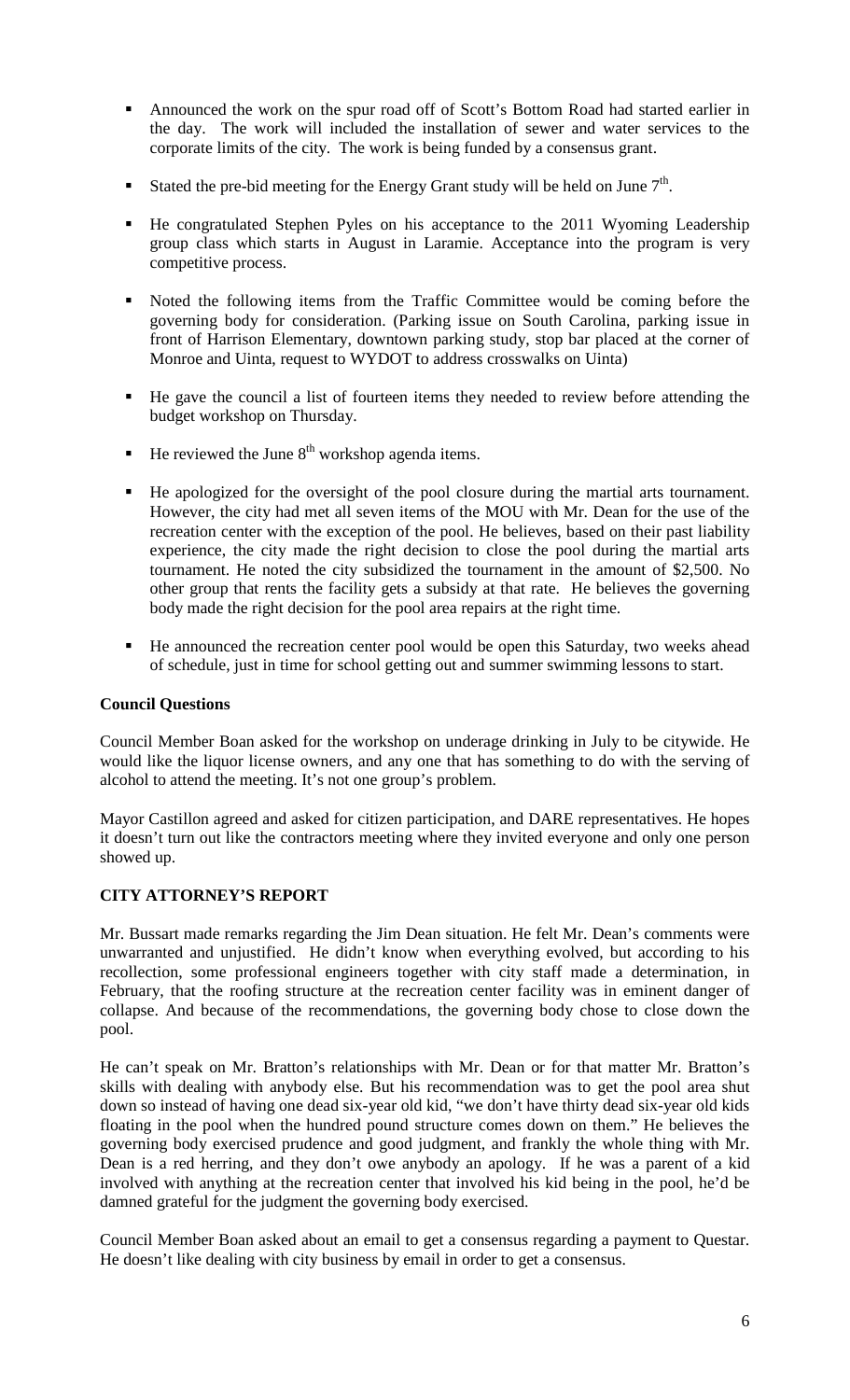Mr. Bussart stated decisions to spend public money have to be made based on a vote taken at an open public meeting, duly called and conducted. The exception, which he has always advised, is if there is an exigent or emergency situation. At that point, the city administrator has the authority to poll the council to get four members to authorize expenditure with the proposition that it will be ratified at the next regular meeting after the fact. He would not do the poll through a computer, but verbally. He isn't sure what the issue is with Questar.

Council Member McCullough felt, sometimes when things don't go good for people, it doesn't hurt one iota for a city representative to apologize. He believes the council made the right decision. He was apologizing in order to get people to work together again. He feels that is important.

Mr. Bussart stated that was fine, and he didn't want to debate the issue with Council Member McCullough. But what occurred here tonight diminished the institutional integrity, reputation, and credibility of the city of Green River, because he apologized for something when the city didn't do anything wrong.

Council Member McCullough stated he was happy with his decision and thanked Mr. Bussart for his advice.

# **MAYOR AND COUNCIL REPORTS**

Council Member Rust stated, procedurally, maybe there was some things that could have been done differently regarding the Mr. Dean's issue. He congratulated the GRHS Speech and Debate Team on their championship. There are some really sharp kids in that group. Council Member Rust noted he would be judging the Sidewalk Chalk it Up Contest so he wouldn't be able to attend the opening of the Bike Park.

Council Member Maes the elementary students for leading the Pledge of Allegiance.

She questioned whether the pool had been shut down immediately when they heard about the problems with the pool area, or if it had remained open until the work on the problem had started. She thought the pool should have been shut down before that if there was eminent danger. She hopes everyone can move on, get along, and do the right thing.

Mr. Cook stated the pool was shut down when the contractors started work on the repair.

Mr. Bussart noted Council Member Maes made a great point. If there was an eminent danger, the pool should have been shut down immediately, and he believes that was his recommendation. The question the governing body needs to ask, to get to the bottom of this dispute, is had the pool been closed down immediately based on eminent danger, would the karate tournament have ended up being canceled because of the scheduling of the contracting?

Mr. Bussart stated they needed to get the answer.

Council Member Boan thanked all the people responsible for the Bike Park opening this weekend. It was a community effort. He also thanked the Washington School students for planting the flowers. He congratulated the speech team. He asked Janet Hartford to thank the people on the Flaming Gorge Days Committee for all the hard work they put in to bring the event to Green River. He isn't blaming or picking on them for the alcohol problems in Green River. It just happens that their event happens to be the major event that has happened since he became a council member. He just believes it's time Green River participated in dealing with the problems with alcohol in Green River and the state of Wyoming.

Council Member McCullough congratulated the speech team and gave a reminder on the Bike Park opening.

Council Member Morck felt it was a good meeting, they got a lot accomplished, and he is proud of that.

Mayor Castillon noted the grants for the Tomahawk had not been awarded as reported by an article in the Green River Star. Mr. Cook and Ms. Hansen will be going to the *Wyoming*